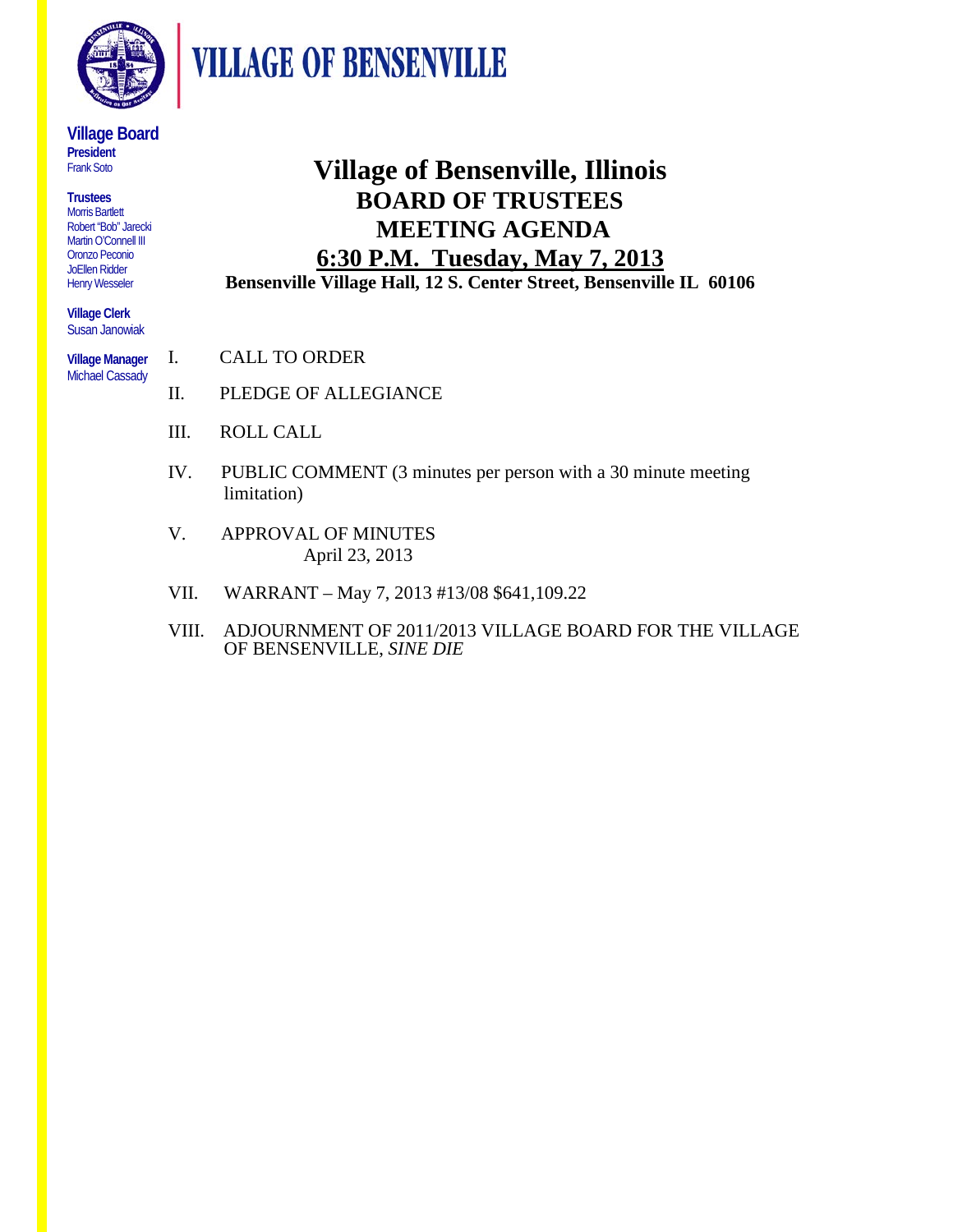### **Village of Bensenville Board Room 12 South Center Street Bensenville, Illinois 60106 Counties of DuPage and Cook**

#### **MINUTES OF THE VILLAGE BOARD OF TRUSTEES MEETING April 23, 2013**

**CALL TO ORDER:** 1. President Soto called the meeting to order at 6:30 p.m.

**ROLL CALL:** 2. Upon roll call by Village Clerk, Susan Janowiak, the following Board Members were present:

Bartlett, Jarecki, O'Connell, Ridder, Wesseler

Absent: Peconio

A quorum was present.

# **PUBLIC**

**HEARING:** 3. President Soto called the public hearing concerning the correction of certain scrivener's errors in the legal description of the redevelopment project area for, and extending the life of, the Bensenville Grand Avenue Tax Increment Financing District (TIF #4), and an amendment to the redevelopment plan and project for the Bensenville Grand Avenue Tax Increment Financing District (TIF #4) in relation thereto to order at 6:33pm.

> President Soto read an opening statement relative to the procedures and actions taken prior to the Public Hearing.

> Thomas P. Bayer of Klein, Thorpe and Jenkins, Ltd. gave an overview of the Joint Review Board Statutory Duties in regard to the proposed extension of the life of the Grand Avenue TIF District (TIF #4) and the amendment to the Redevelopment Plan and Project in relation thereto, including correction of certain scrivener's errors in the Legal Description of the Redevelopment Project Area.

Geoff Dickinson of SB Friedman gave an overview of the proposed extension of the life of the Grand Avenue (TIF #4) Tax Increment Financing District and the amendment to the Redevelopment Plan and Project in relation thereto, including correction of certain scrivener's errors in the Legal Description of the Redevelopment Project Area.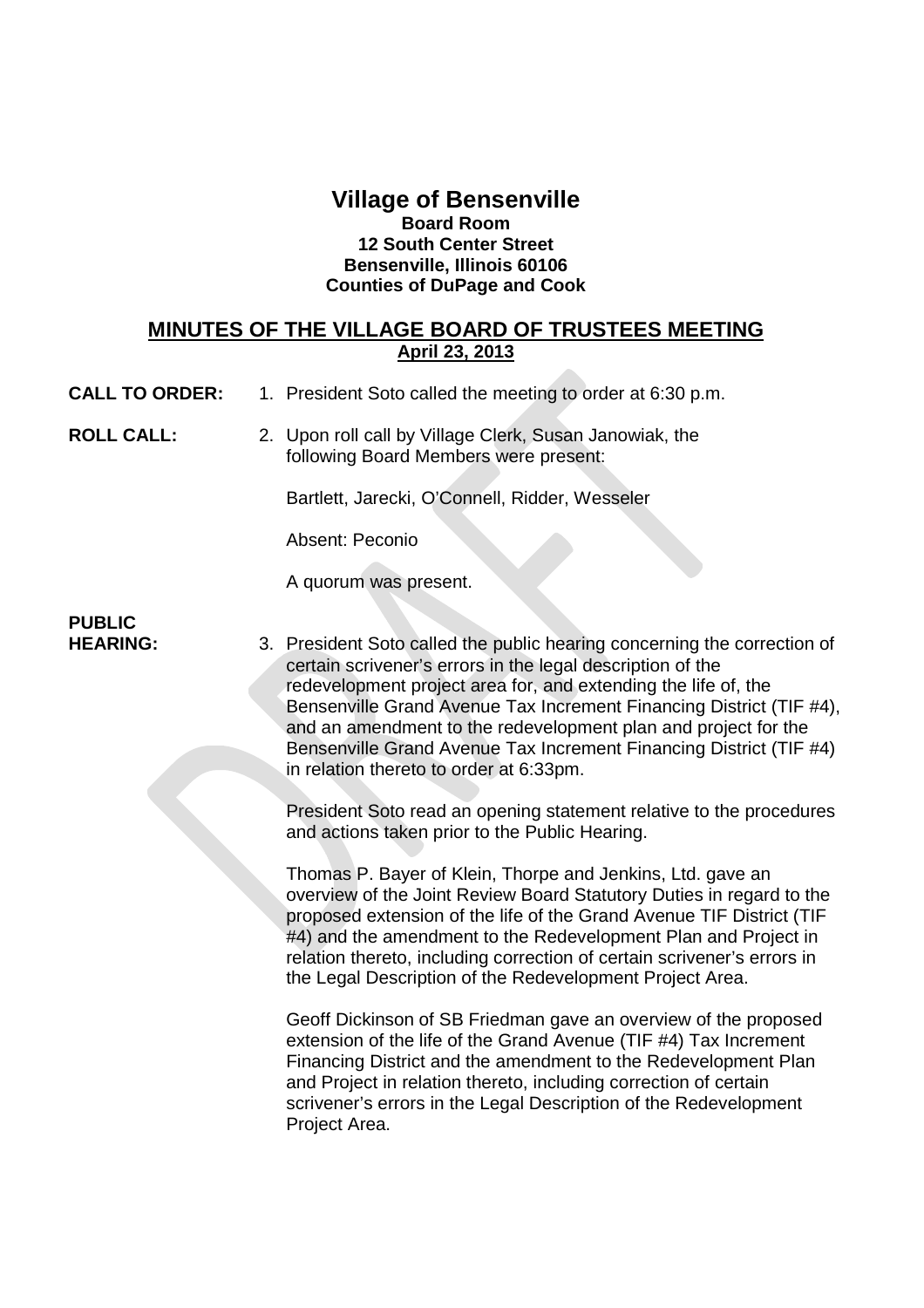President Soto asked if there was any members of the Public that had any questions or comments. There were none.

President Soto asked if there was any discussion from the Village Board. There was none.

President Soto adjourned the public hearing at 6:40p.m

*President Soto requested to move Presidential Remakes to this portion of the meeting. There were no objections from the Village Board.*

### **PRESIDENT'S**

**REMARKS:** President Soto read a proclamation into the record in recognition of Arbor Day.

> President Soto recognized member of the Fenton High School Special Olympics Basketball Team and Varity Dance Force Team 2012-2013 for their outstanding accomplishments.

President Soto recognized those affected by the bombings in Boston.

President Soto addressed the April 18, 2013 flooding. President Soto thanked Staff for their participation in the flood. President Soto stated the Village Board will continue to address the flooding in Bensenville. Any information for flooding assistance can be found online at www.bensenville.il.us.

#### **PUBLIC COMMENT: Syed S. Hasan – 107 David Drive**

Mr. Hasan addressed the Village Board regarding flooding on David Drive.

#### **Ryan Fagan – 169 Henderson**

Mr. Fagan addressed the Village Board with his interest in placing bat home in Redmond Park as part of an Eagle Scout Project.

## **APPROVAL OF**

**MINUTES:** 4. The April 2, 2013 Special Village Board Meeting minutes were presented.

#### Motion: Trustee Ridder made a motion to approve the minutes as presented. Trustee O'Connell seconded the motion.

All were in favor. Motion carried.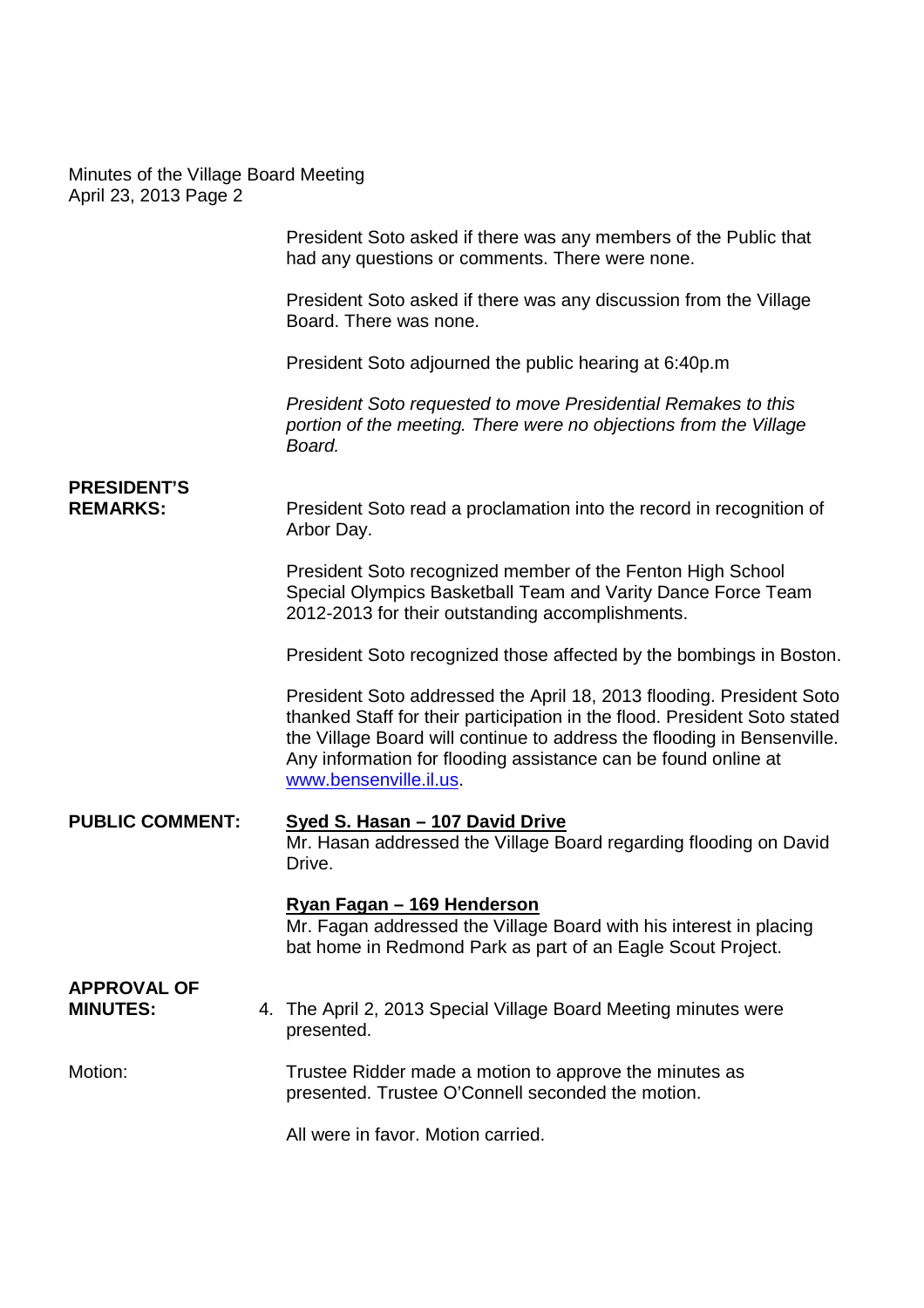| <b>WARRANT NO.</b><br>13/07:     | 5. President Soto presented Warrant No. 13/07 in the amount of<br>\$2,411,442.85.                                                                                                                         |
|----------------------------------|-----------------------------------------------------------------------------------------------------------------------------------------------------------------------------------------------------------|
| Motion:                          | Trustee O'Connell made a motion to approve the warrant as<br>presented. Trustee Bartlett seconded the motion.                                                                                             |
| <b>ROLL CALL:</b>                | AYES: Bartlett, Jarecki, O'Connell, Ridder, Wesseler                                                                                                                                                      |
|                                  | <b>NAYS: None</b>                                                                                                                                                                                         |
|                                  | All were in favor. Motion carried.                                                                                                                                                                        |
| Motion:                          | 6. Trustee Bartlett made a motion to set the Consent Agenda as<br>presented. Trustee Ridder seconded the motion.                                                                                          |
|                                  | All were in favor. Motion carried.                                                                                                                                                                        |
| Ordinance No.<br>28-2013:        | An Ordinance Amending Village Code Title 5, Traffic and Motor<br>Vehicles, Chapter 3, Streets and Intersections, Section 5-3-2,<br>Turn Restrictions, Subsection B, Left Turns. (Consent Agenda)          |
| Ordinance No.<br>29-2013:        | An Ordinance Amending Village Code Title 5, Traffic and Motor<br>Vehicles, Chapter 2, Stopping, Standing or Parking, Section 5-2-<br>13, No Parking Zones, Subsection G, School Days. (Consent<br>Agenda) |
| Ordinance No.<br><u>30-2013:</u> | An Ordinance Amending Village Code Title 5, Traffic and Motor<br>Vehicles, Chapter 2, Stopping, Standing or Parking, Section 5-2-<br>13, No Parking Zones, Subsection G, School Days. (Consent<br>Agenda) |
| <b>Motion:</b>                   | <b>Motion Authorizing a Carnival Permit to First United Methodist</b><br>Church, 328 South Church Road, Bensenville. (Consent Agenda)                                                                     |
| <b>Resolution No.</b>            |                                                                                                                                                                                                           |
| R-40-2013:                       | A Resolution Authorizing the Purchase of Equipment from CDW<br>for the Installation of the Village Fiber Network. (Consent<br>Agenda)                                                                     |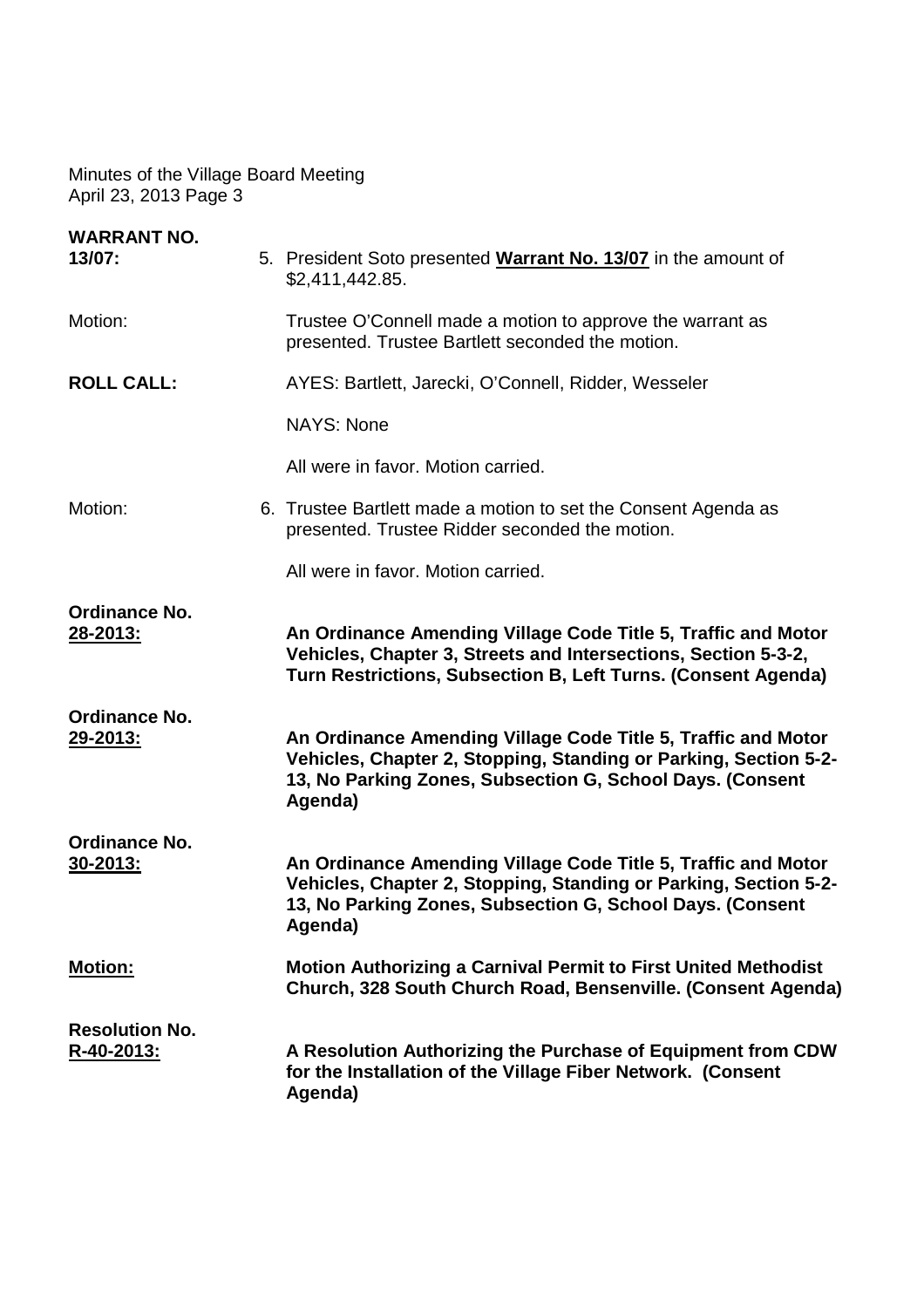| <b>Resolution No.</b>                   |                                                                                                                                                                                                                                                     |
|-----------------------------------------|-----------------------------------------------------------------------------------------------------------------------------------------------------------------------------------------------------------------------------------------------------|
| R-41-2013:                              | A Resolution Authorizing the Execution of an Agreement with<br>Six Underground Construction Company to Provide the Village<br>with a Private Fiber Network. (Consent Agenda)                                                                        |
| <b>Resolution No.</b>                   |                                                                                                                                                                                                                                                     |
| R-42-2013:                              | A Resolution Supporting the Granting of a Cook County Class<br>6(b) Real Estate Tax Incentive for Certain Property Commonly<br>Known as 485 Podlin Drive, Bensenville, Castaldo Development.<br>(Consent Agenda)                                    |
| <b>Ordinance No.</b><br><u>31-2013:</u> | An Ordinance Granting Approval of a Conditional Use Permit to<br>Allow a Gunsmith in the Light Industrial District at 500 W.<br>Frontier Way, Di-Tech Industries, Inc. (Consent Agenda)                                                             |
| <b>Resolution No.</b><br>R-43-2013:     | A Resolution Authorizing the Execution of an Engineering<br>Service Agreement with Ardmore Associates for the Jefferson<br>Street Watermain Replacement Project - Phase II in the Amount<br>of \$76,832.40. (Consent Agenda)                        |
| <b>Resolution No.</b>                   |                                                                                                                                                                                                                                                     |
| R-44-2013:                              | A Resolution Authorizing the Execution of a Contract for the<br>Jefferson Street Corridor Watermain Replacement Project -<br>Phase II with J. Congdon Sewer Service, Inc. of Carol Stream,<br>Illinois in the Amount of \$796,860. (Consent Agenda) |
| <b>Resolution No.</b>                   |                                                                                                                                                                                                                                                     |
| R-45-2013:                              | A Resolution Authorizing the Execution of a Contract to Green<br>Horizon, Inc. for Lawn Maintenance Services for the Village of<br>Bensenville in the Not to Exceed Amount of \$49,798. (Consent<br>Agenda)                                         |
| <b>Resolution No.</b>                   |                                                                                                                                                                                                                                                     |
| R-46-2013:                              | A Resolution Approving a Facility Usage License Agreement<br>with the Chicago Blues Hockey Association. (Consent Agenda)                                                                                                                            |
| Motion:                                 | Trustee Bartlett made a motion to approve the Consent Agenda as<br>presented. Trustee Ridder seconded the motion.                                                                                                                                   |
| <b>ROLL CALL:</b>                       | AYES: Bartlett, Jarecki, O'Connell, Ridder, Wesseler                                                                                                                                                                                                |
|                                         | <b>NAYS: None</b>                                                                                                                                                                                                                                   |
|                                         |                                                                                                                                                                                                                                                     |
|                                         | All were in favor. Motion carried.                                                                                                                                                                                                                  |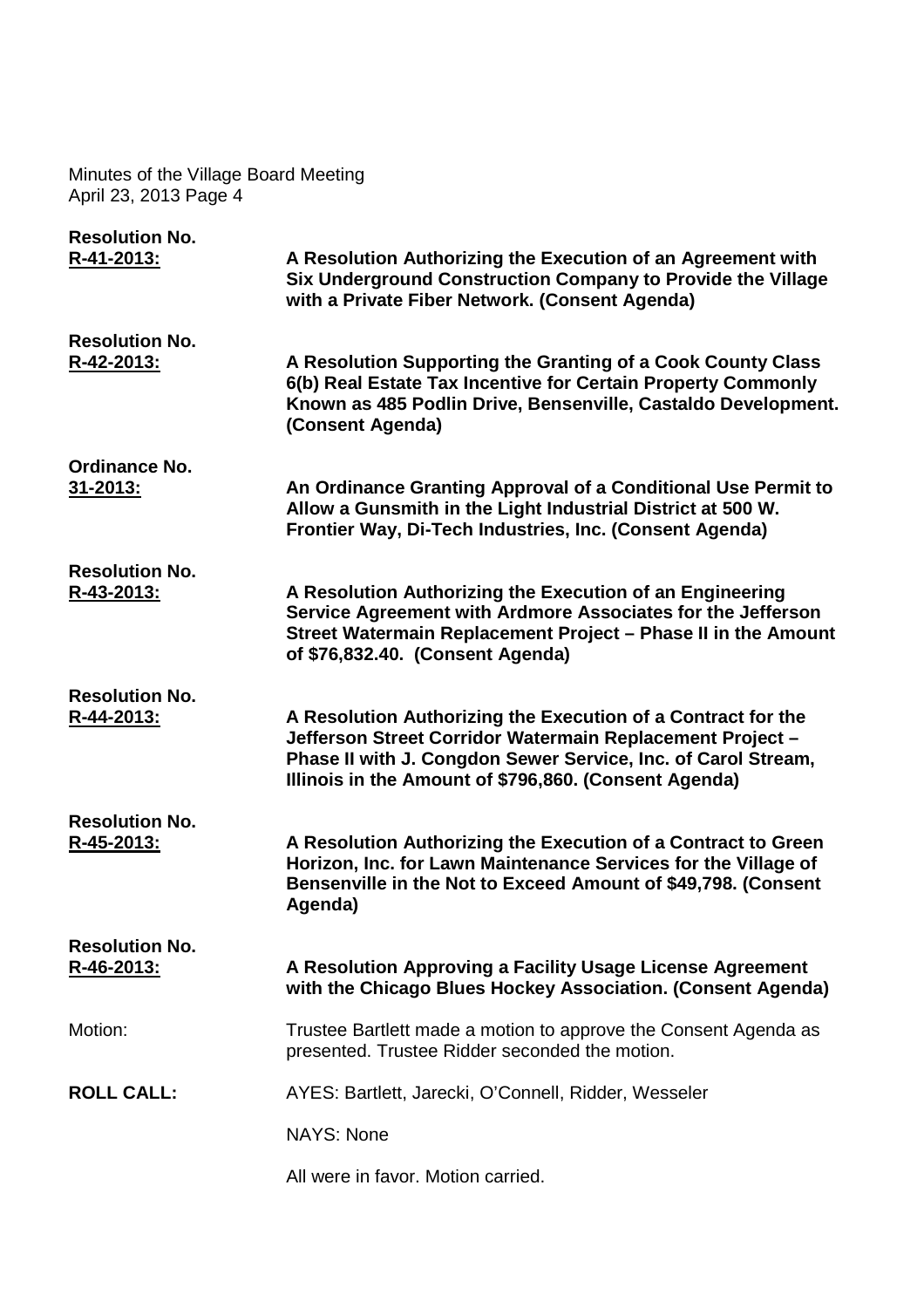|                                    | Village Manager, Michael Cassady, asked to move a portion of the<br>Village Manager's Report to this portion of the meeting. There were<br>no objections from the Village Board.                                                                   |
|------------------------------------|----------------------------------------------------------------------------------------------------------------------------------------------------------------------------------------------------------------------------------------------------|
| <b>MANAGERS</b><br><b>REPORT:</b>  | Police Chief, Frank Kosman, introduced new Probationary Police<br>Officer, Agoberto Villfuerte to the Village Board and Bensenville<br>Community.                                                                                                  |
|                                    | Village Clerk, Susan Janowiak, conducted Swearing in Oaths for<br>Bradley Swanson and Chris Oliva as Police Sergeants.                                                                                                                             |
| <b>Ordinance No.</b>               | 7. President Soto gave the summarization of the action contemplated in<br><b>Ordinance No.</b> entitled An Ordinance Granting<br>Approval of a Conditional Use Permit to Allow a Sign Height<br>Variance for 1100 North Rt. 83, Bacci Pizza.       |
| Motion:                            | Trustee Wesseler made a motion to table this item until a future<br>Village Board Meeting. Trustee Ridder seconded the motion.                                                                                                                     |
| <b>ROLL CALL:</b>                  | AYES: Bartlett, Jarecki, O'Connell, Ridder, Wesseler                                                                                                                                                                                               |
|                                    | <b>NAYS: None</b>                                                                                                                                                                                                                                  |
|                                    | All were in favor. Motion carried.                                                                                                                                                                                                                 |
| <b>Resolution No</b><br>R-47-2013: | 8. President Soto gave the summarization of the action contemplated in<br>Resolution No. R-47-2013 entitled A Resolution Accepting<br><b>Assistance from Chicago Metropolitan Agency for Planning</b><br>(CMAP) for our Comprehensive Plan Update. |
|                                    | Samyukth Shenbaga of the Chicago Metropolitan Agency for<br>Planning (CMAP) made a presentation to the Village Board.                                                                                                                              |
| Motion:                            | Trustee Bartlett made a motion to approve the resolution as<br>presented. Trustee O'Connell seconded the motion.                                                                                                                                   |
| <b>ROLL CALL:</b>                  | AYES: Bartlett, Jarecki, O'Connell, Ridder, Wesseler                                                                                                                                                                                               |
|                                    | <b>NAYS: None</b>                                                                                                                                                                                                                                  |
|                                    | All were in favor. Motion carried.                                                                                                                                                                                                                 |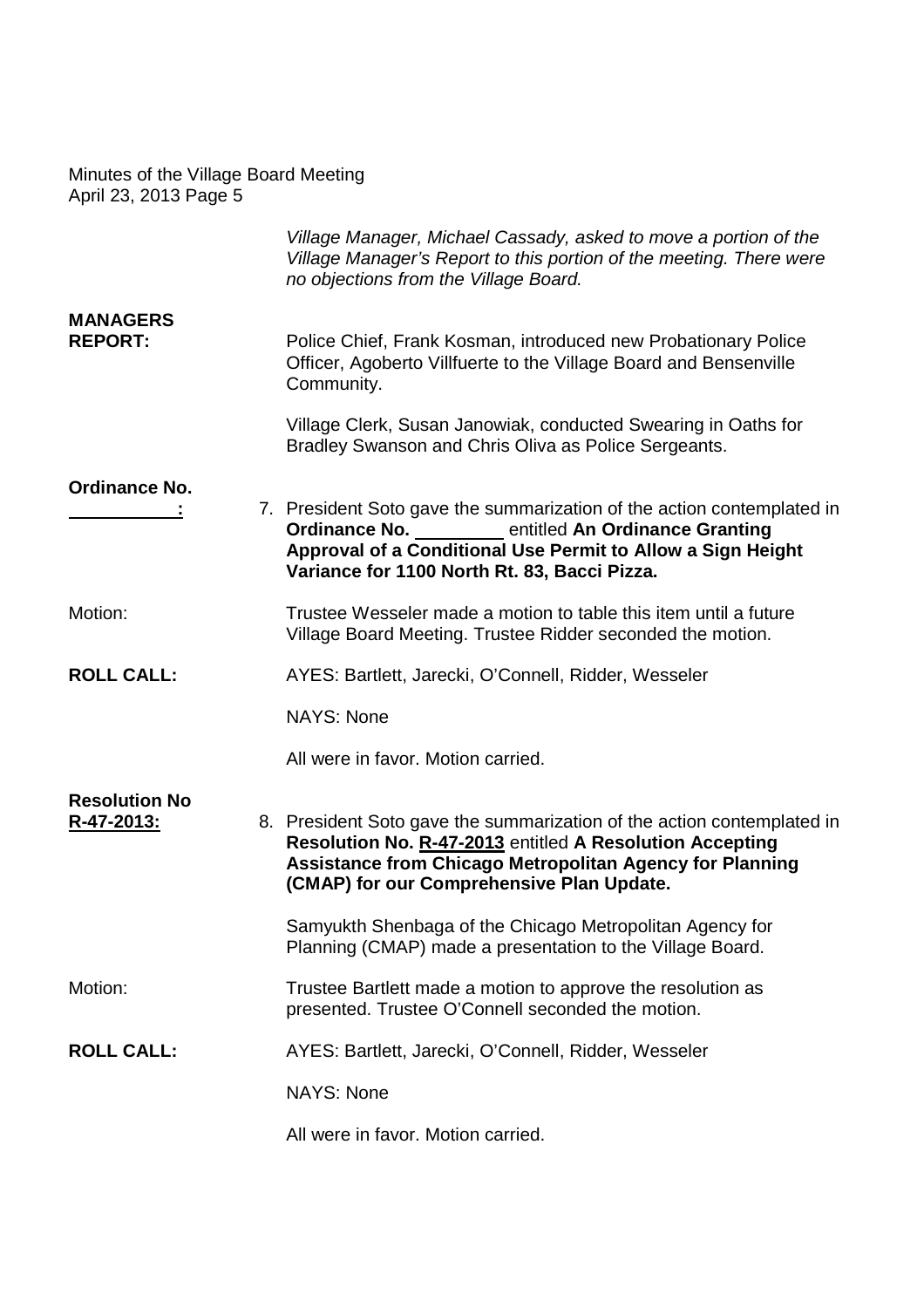| <b>Motion:</b>                            | 9. Trustee O'Connell made a motion to authorize the waiving of the<br>public bidding process for the replacement of the Village phone<br>system and direct the Staff to commence negotiation for a<br>replacement Village phone system. Trustee Barteltt seconded the<br>motion.                                                  |
|-------------------------------------------|-----------------------------------------------------------------------------------------------------------------------------------------------------------------------------------------------------------------------------------------------------------------------------------------------------------------------------------|
| <b>ROLL CALL:</b>                         | AYES: Bartlett, Jarecki, O'Connell, Ridder, Wesseler                                                                                                                                                                                                                                                                              |
|                                           | <b>NAYS: None</b>                                                                                                                                                                                                                                                                                                                 |
| <b>MANAGERS</b><br><b>REPORT:</b>         | All were in favor. Motion carried.                                                                                                                                                                                                                                                                                                |
| <b>Resolution No</b><br>R-48-2013:        | 10. Village Manager, Michael Cassady gave the summarization of the<br>action contemplated in Resolution No. R-48-2013 entitled A<br>Resolution Authorizing the Village Manager to Enter into a<br>Contract with Camosy Construction for the Installation of a<br><b>Construction and Security Fence at 345 East Green Street.</b> |
| Motion:                                   | Trustee Bartlett made a motion to approve the resolution as<br>presented. Trustee Ridder seconded the motion.                                                                                                                                                                                                                     |
| <b>ROLL CALL:</b>                         | AYES: Bartlett, Jarecki, O'Connell, Ridder, Wesseler                                                                                                                                                                                                                                                                              |
|                                           | <b>NAYS: None</b>                                                                                                                                                                                                                                                                                                                 |
|                                           | All were in favor. Motion carried.                                                                                                                                                                                                                                                                                                |
| <b>VILLAGE ATTORNEY</b><br><b>REPORT:</b> | Village Attorney, Mary Dickson, had no report.                                                                                                                                                                                                                                                                                    |
| <b>UNFINISHED</b><br><b>BUSINESS:</b>     | There was no unfinished business.                                                                                                                                                                                                                                                                                                 |
| <b>NEW BUSINESS:</b>                      | There was no new business.                                                                                                                                                                                                                                                                                                        |
| <b>EXECUTIVE</b><br><b>SESSION:</b>       | Village Attorney, Mary Dickson, stated there was not a need for<br><b>Executive Session.</b>                                                                                                                                                                                                                                      |